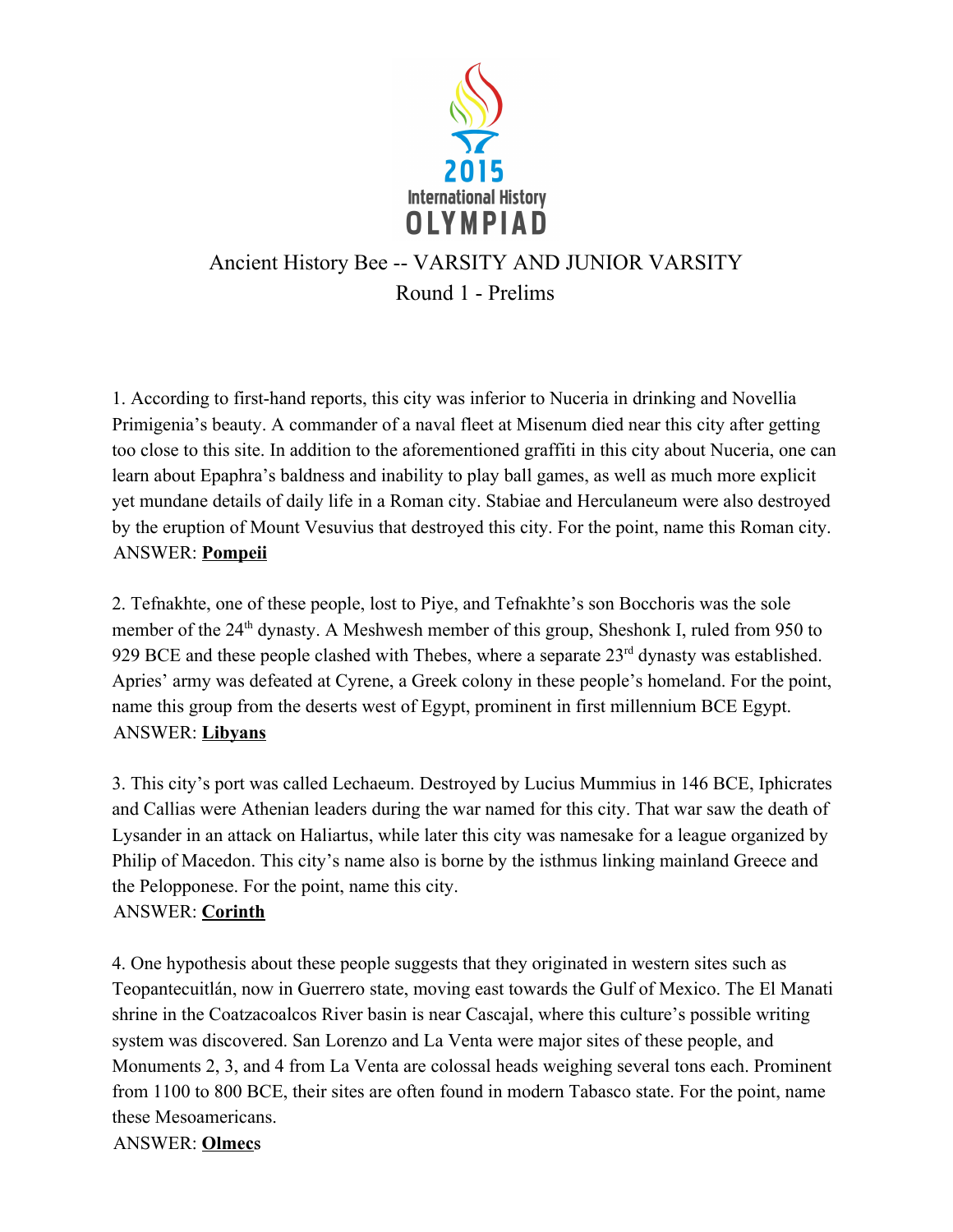5. This man's birthday of September 19<sup>th</sup> was adopted by Diadumenian, the son of Macrinus, in order to strengthen his legitimacy. He appointed as commander in Britain the Berber Quintus Lollius Urbicus, whose successes led to a wall being built 100 miles north of this ruler's predecessor. He earned his sobriquet through his dutiful quest to secure deification for his adopted father and predecessor. Succeeded by Marcus Aurelius and Lucius Verus, he ruled from 138 to 161 CE. For the point, name this fourth of five good emperors. ANSWER: Caesar Titus Aelius Hadrianus **Antoninus**Augustus Pius

6. Prominent artists working for this dynasty included Gu Kaizhi, a painter, and Wang Xizhi, a calligrapher. This dynasty defeated the Wu dynasty in 280 BCE, and was overthrown by Huan Xuan and Liu Yu, founder of the Liu-Song dynasty. Relocating its capital to the future Nanjing in 317 CE, this dynasty was thereafter known as "Dong" or "Eastern" and was led by the Sima clan. For the point, name this dynasty which ruled in Western and Eastern phases from 265 to 420 CE.

#### ANSWER: **Jin** or **Chin** dynasty

7. These people worshipped a god called 'Athtar, while locally, gods like Almaqah were popular in Ma'rib and Wadd and Ma'in. Esarhaddon named gods of these people such as Nukhay Ruldayu, and as Ruda, that god appears in Safaitic and Thamudic texts. The Nabataeans associated Manat with Nemesis and al-Uzza as Aphrodite, while Al-Ilat was universal among those people, either daughter or consort to Allah. For the point, name these namesake people of a peninsula in which Islam was later founded.

ANSWER: **Arabs**or **Arabians**(accept **South Arabians**until "Esarhaddon")

8. At the end of the conflict during which this leader gained fame, he held Mount Eryx after leaving Ercte. After the war, some of his soldiers were involved in the Trucless or Mercenaries' War, and this man died trying to escape a Celtiberian army at Helice. He captured Mount Ercte in an attempt to win back a place where only Drepanum and Lilybaeum were Carthaginian possessions. Defeated by Gaius Lutatius Catulus, this man gave up all Carthaginian possessions in Sicily in 241 BCE. For the point, name this Carthaginian leader, father of Hannibal. ANSWER: **Hamilcar**Barca

9. Originally from Stridon, now in Slovenia, his earliest work was *De septies percussa*, or "On Seven Beatings." In a dream, he was accused of being a Ciceronian, and at the Council of Constantinople, this man got to know Gregory of Nyssa. As secretary to Pope Damasus, he began his most famous work, and he established a monastery at Bethlehem in 389 CE. Translating the Bible into Latin, he became famous for that translation, the Vulgate. For the point, name this early Christian saint.

ANSWER: Saint **Jerome**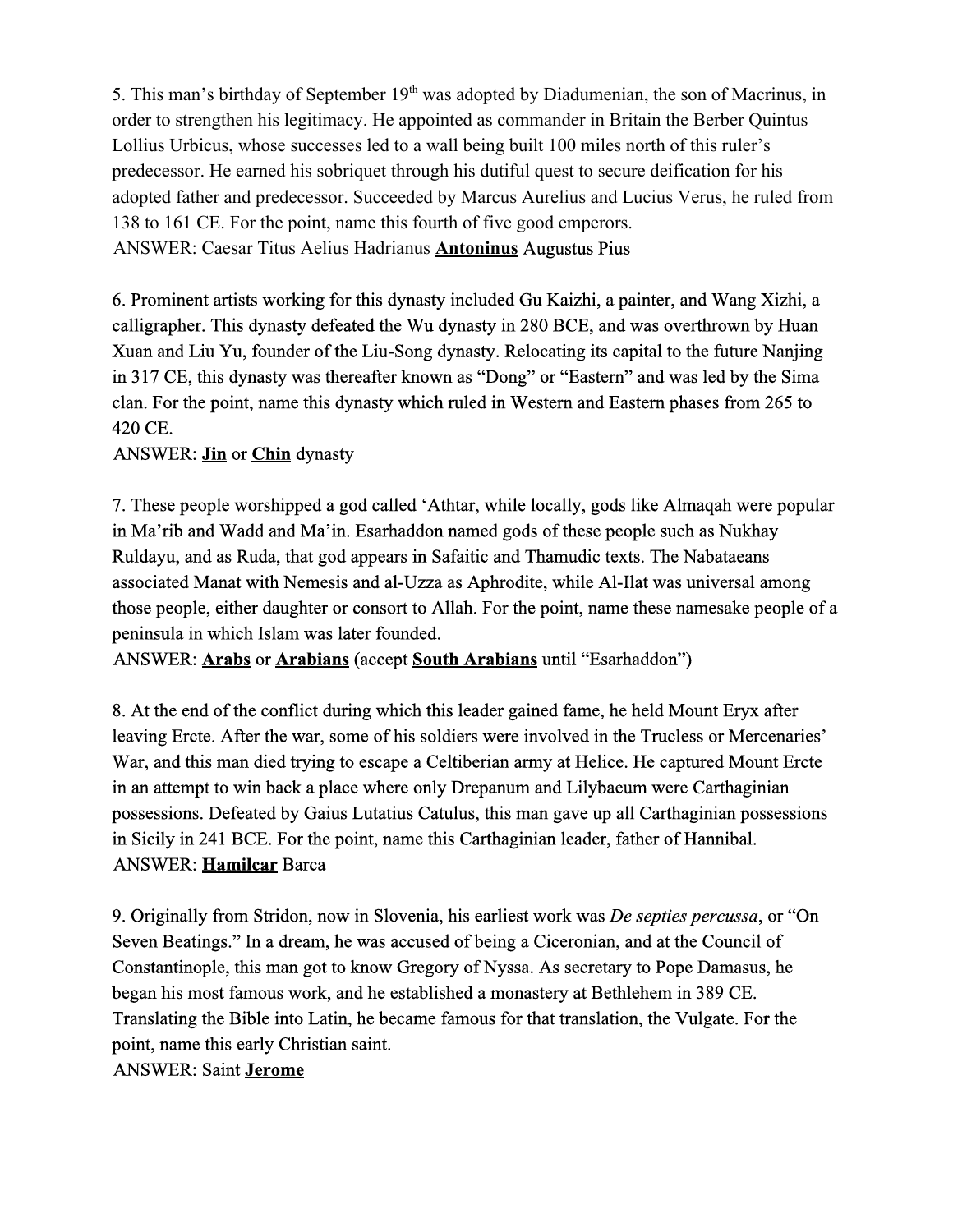10. This ruler's stepdaughter Theoxena married Agathocles of Syracuse, while his stepdaughter Antigone was married to an Epiriot then in exile at this man's court. He married Eurydice, Antipater's daughter, and Berenice I. This ruler came to control the League of the Islanders as Antigonus' fortunes waned and promoted the Serapis cult, which helped relations between himself and his subject people. He also built the Museum and a library to that effect in his capital, Alexandria. For the point, name this founder of a Greek dynasty in Egypt. **ANSWER: Ptolemy I Soter** 

11. 460,000 people were deported under the rule of Daowudi of this dynasty, mostly to deserted areas near Shanxi and Pingcheng, their original capital. Known originally as the Tabgatch or Tuoba, Cui Hao introduced this dynasty's penal code. Despite Taiwudi's support of Taoism, this dynasty is famous for its Buddhist monuments, such as the Yungang grottoes, and temples at Longmen. In 495 CE, this dynasty moved its capital to Luoyang, and Empress Hu and her son were drowned in the Huang He in 534 or 535, effectively ending this dynasty's power. For the point, name this Chinese dynasty, which unified Northern China before the Sui and Tang dynasties unified China.

ANSWER: Northern **Wei**dynasty or **Bei Wei**

12. This ruler consulted oracles including the one at Abae and destroyed the "White Syrian" capital of Pteria in 547 BCE. Pythius, this ruler's grandson, was described as second in the source of this ruler's fame to the Achaemenid king only. Ctesias suggests this member of the Mermnad dynasty ruled a satrapy after his defeat. Forming a coalition with the Babylonians, his capital of Sardis was captured in 546. For the point, name this king of Lydia famous for his great wealth.

#### ANSWER: **Croesus**

13. The Battle of Mobei, fought during this ruler's reign, started a sevenyear truce between this ruler's dynasty and the Xiongnu. Liu An, this ruler's uncle, helped this ruler accumulate *fangshi*, as this ruler was obsessed with magic and the quest for immortality. He conquered parts of Korea and Vietnam, and brought back "blood-sweating horses" from Fergana, which actually had skin hemmorhages. Making Confucianism the state religion of China, he was known as the "Martial Emperor" for his conquests. For the point, name this Han Emperor from 141 to 87 BCE. ANSWER: The **Wudi**Emperor (accept **Liu**Che)

14. An inscription referring to this man was found at Bajaur near the Swat and Kunar rivers. According to Indian writings, he led expeditions into Rajputana and possibly as far east as Pataliputra in Bihar. Born in the Caucasus, he was mentioned by Strabo as a Bactrian ruler, and his conversion to Buddhism may have led his remains to be placed at stupas, or monuments according to Plutarch. A great king of the Indo-Greek dynasty, he shares his name with a famous Greek dramatist. For the point, name this ruler. ANSWER: **Menander**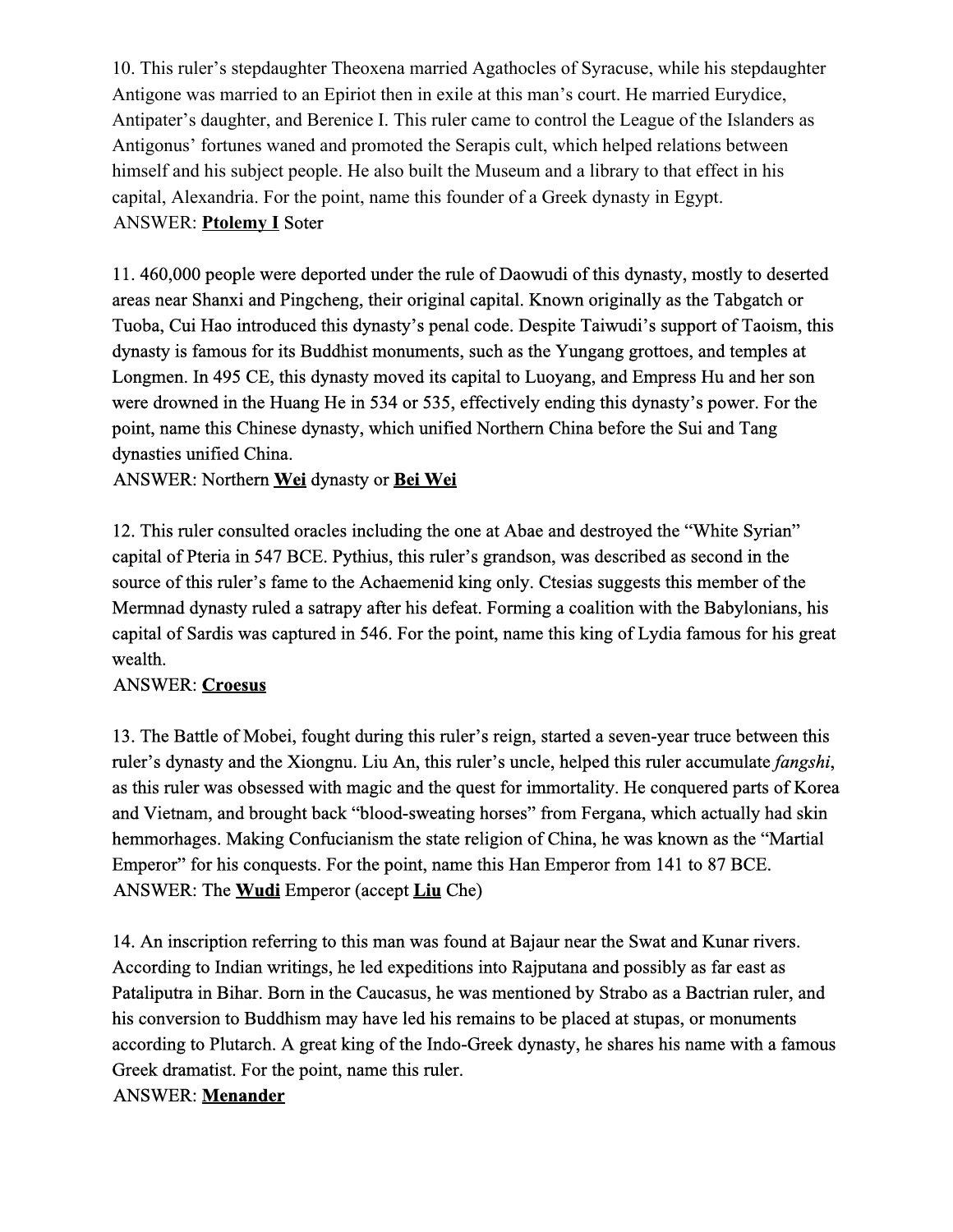15. The longest text in this language was used to wrap an Egyptian mummy and is now housed in the National Museum of Zagreb. This language had "genitives of genitives," allowing for long possessive constructions, and samples of this language have been found at Lemnos and Pyrgi in modern Greece, as well as more familiar sites like Capua and Piacenza. The speakers of this language isolate called themselves rasna, the Greeks called them Tyrsenoi, and Umbrians called them turskum. For the point, name this language once spoken in modern Tuscany. ANSWER: **Etruscan**

16. A revolt by Shamash-eriba in Babylon was put down by this king's son-in-law, after which the statue of Marduk was destroyed in the temple. Achaemenes, this king's brother, was sent to quell a revolt in Egypt, and one of this man's generals, Megabyzus, was involved in the assassination of this king. Another relative of this man, Mardonius, was defeated and killed at Plataea, which occurred the year after this king sacked Athens and lost at Salamis. For the point, name this successor to Darius I of Persia.

ANSWER: **Xerxes**I

17. Flavius Castinus was one Roman leader sent to fought this people, and the earliest known ruler of these people was Godigisel. The Silingi and Alani groups of this people joined the Asdingi under King Gunderic, while they later persecuted Catholics in North Africa under the rule of King Huneric from 477 to 484. King Gaiseric of these people led a sack of Rome in 455, and they were finally destroyed by Belisarius in 533. For the point, name this Germanic tribe. ANSWER: **Vandals**

18. Enhedduana, the daughter of the founder of the Akkadian dynasty, was appointed priestess of the moon god in this city, and the daughter of Naram Sin also filled that role. The 3<sup>rd</sup> dynasty of this city was founded by Utu-hegal's brother, who gave his name to a legal code that may have been devised by that man's son, Shulgi. That ruler eliminated the kingdom of Lagash and built the ziggurat of Uruk and this city. A famous Mesopotamian poem laments the destruction of this city, where Abraham spent some time. For the point, name this Mesopotamian city. ANSWER: **Ur**

19. The leaders of this were from Julu in modern-day Hebei province. He Jin tried to stop this from reaching the capital, while Zhu Jun and Huangfu Song were generals sent to stop this conflict. The leader Zhang Jue died early in this rebellion, which allowed figures such as Cao Cao and Liu Bei to gain prominence. Led by messianic Taoists who predicted that a "blue heaven" was to be replaced by that of another color, this rebellion disrupted the Han Dynasty from 184 to 204 CE. For the point, name this rebellion named for a kind of headgear. ANSWER: **Yellow Turbans**or **Yellow Scarves**or **Huangjin Zhiluan**or **Huangjin**Qiyi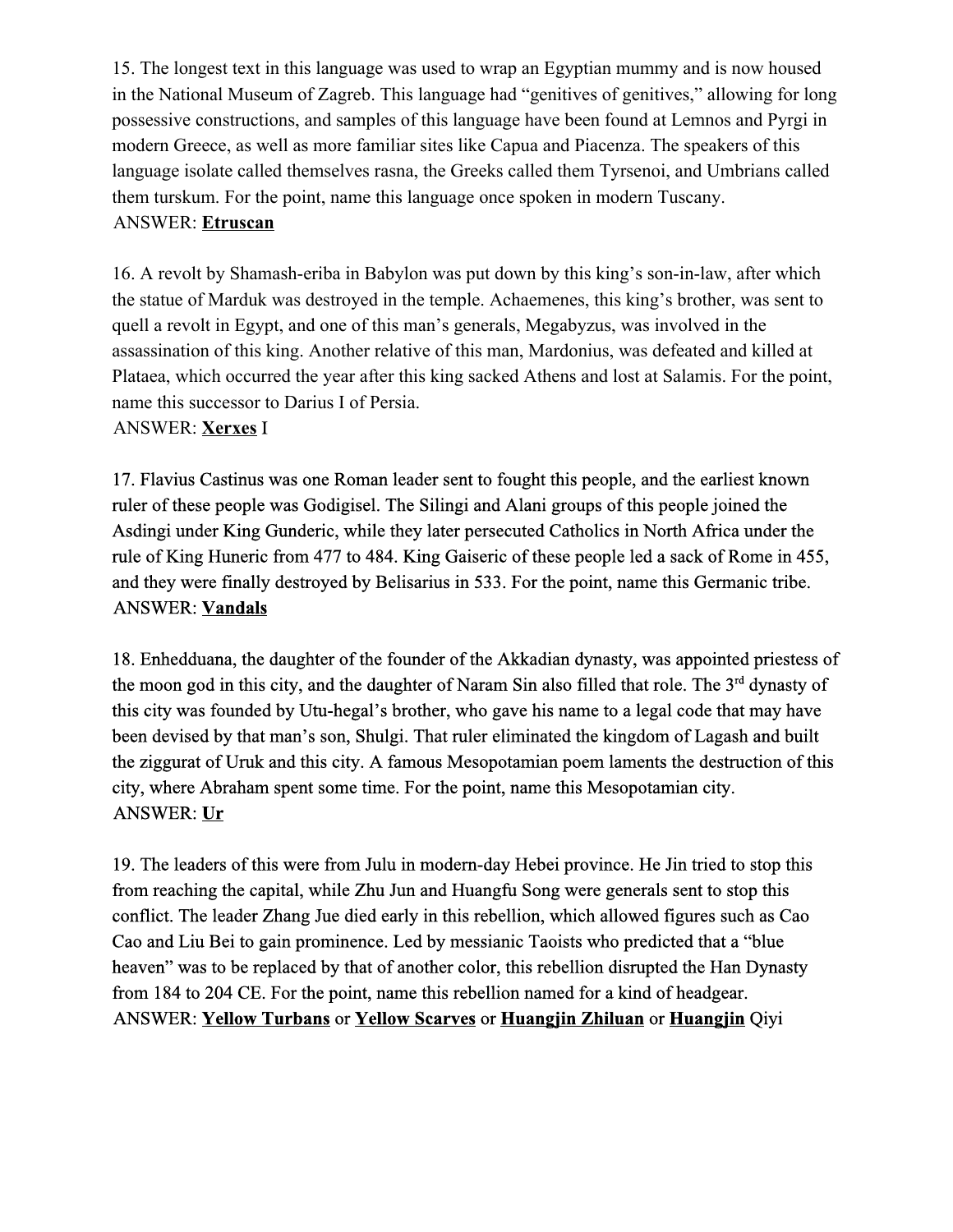20. One battle fought in this emperor's reign was at Lake Benacus, where the Alamanni and Juthungi were defeated. That battle came shortly after the defeat of the usurper Aureolus, and this man had been a military commander in the forces of Emperor Gallienus prior to becoming emperor. Dying before a campaign against the Vandals, this emperor was victorious at Naissus against the Goths. For his efforts against the Goths, he was given a new name. For the point, name this Roman Emperor from 268 to 270 CE.

#### ANSWER: **Claudius II**or Marcus Aurelius **Claudius Gothicus**

21. One site linked to this civilization was a shell-working town at Balakot, and a settlement at Naushahro Firoz shows the development of this civilization from early stages to late stages. Dholavira and Banawali are other important sites, while Kalibangan and Lothal are sites in Rajasthan and on the Gulf of Khambhat. Sir John Marshall began excavating the main site of this civilization in 1921, and another site of this civilization is the "mound of the dead," or Mohenjo-daro. For the point, name this civilization.

ANSWER: **Indus Valley** or **Harappan** civilization

22. Cities destroyed during the conflict led by this figure included Verulamium, the former Catuvellauni capital, and Camulodunum, which was burned. The modern town of Caistor St. Edmunds was home to a civitas established for one side in this figure's war, while allies of this figure included the Trinovantes. Suetonius Paulinus defeated this person at what is now Fenny Stratford on Watling Street and this leader of the Iceni died of poison or shock. For the point, name this leader of a rebellion in Britain.

#### ANSWER: **Boudicca**or **Boadicea**

23. The works *Octavia* and *Hercules Oetaeus* are spuriously attributed to this writer, who described a process called apocolocyntosis of a Roman ruler. That word is translated as "pumpkinification," and this man counted as his friends Sextus Afranius Burrus, the praetorian prefect. Exiled to Corsica by Claudius, he returned to Rome with the help of Claudius' wife, in whose later murder this man was probably complicit. Committing suicide after accusations of involvement in Piso's conspiracy, he served as tutor to Nero from 54 to 62. For the point, name this philosopher.

ANSWER: Lucius Annaeus **Seneca**

24. A mayor of this city, Abimilku, addressed several letters to Akhenaten, and Ushu was a city near this city on the mainland. Sanchuniathon is one source for the history of this city, which was ruled by Hiram during the time of David and Solomon. Azemilcus was king when a noted military action against this city took place, as a commander built a causeway to this city built on an island. For the point, name this Phoenician city captured by Alexander the Great, famous for a purple dye.

ANSWER: **Tyre**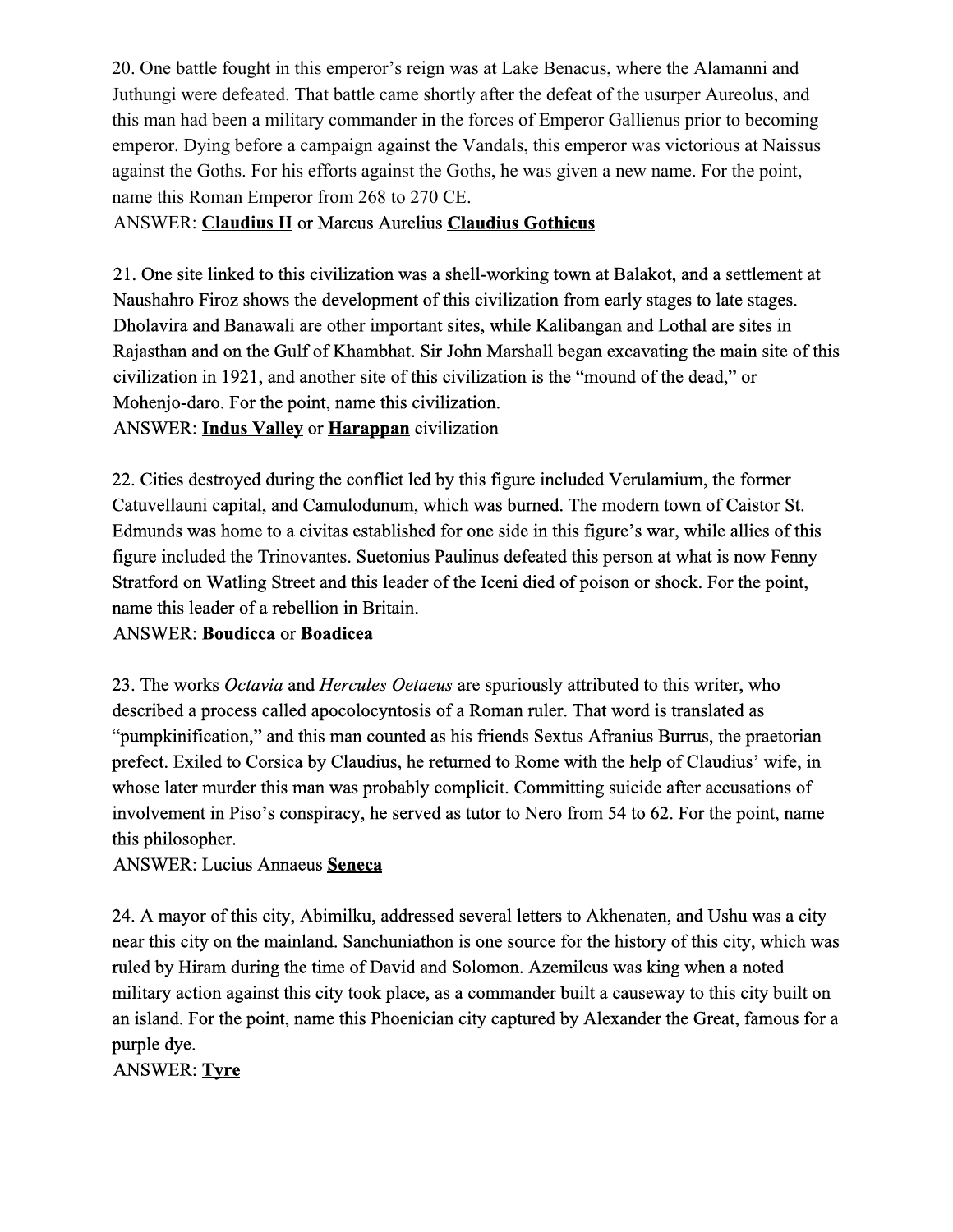25. One city in Palestine named for one of these entities was later the site of a conflict between the Ikshidids and Hamdanids, and was depopulated during the 1948 war. The old name of Béziers may have given rise to the regional name Septimania, named for one of these entities. Most famously, the city of León in Spain was named for one of these called Victrix, that had founded it during the Cantabrian wars. For the point, name these military groups which provided names to Lajjun in Palestine and León in Spain.

### ANSWER: Roman **legions**

26. This ruler fasted to death at Shravana Belgola, now in Karnataka province, after leaving his position as ruler in service of the Jain sage Bhadrabahu I. He earlier defeated the forces of Bhaddasala of the Nandas, and the *Arthashastra* was completed by his advisor Kautilya. In 305 BCE, he defeated a Seleucid invasion, and he was written about by Megasthenes in *Indica.* Succeeded by Bindusara, this man founded the Mauryan dynasty. For the point, name this Indian ruler.

## ANSWER: **Chandragupta**Maurya

27. This man advocated for the transfer of Athens' capital to the Piraeus, and after his ostracism, he lived in Argos. Accusations of intrigue with the Persians led to a period where he governed several Ionian cities for Persia. Passed over for Aristides and Xanthippus in distribution of commands in 479 BCE, he had earlier indicated that he was wavering in his allegiance to the Persian king, leading to a misguided attack. This man served under a Spartan admiral at Artemisium, and led to the Athenian fleet to a narrow sound, defeating the Persians at Salamis. For the point, name this Greek commander.

#### ANSWER: **Themistocles**

28. This battle occurred after the winning commander here was defeated at Dyrrachium. Deiotarus of Galatia was pardoned by the victor for his role here, and Lucius Afranius went on to fight at Thapsus, where he was defeated again. The losing leader at this battle fled to Larissa, and was killed after landing at Pelusium in Egypt. Fought between Pompey and Caesar in modern Greece, this battle occurred in 48 BCE. For the point, name this battle. ANSWER: Battle of **Pharsalus**

29. In the aftermath of this man's death, the Battle of Nedao was fought, a victory for the Gepids under Ardaric. Ellac, this man's son, struggled with his half-brothers Ernakh and Dengizich, who was defeated at Bassianae by the Ostrogoths and killed a year later. Honoria, the daughter of the Roman Emperor, sent this man a ring which he interpreted as a wedding proposal, after which he demanded half the Western Roman Empire as a dowry. Described by Priscus of Panium, he ruled with his brother Bleda until 445 and died in 453. For the point, name this "Scourge of God." ANSWER: **Attila**